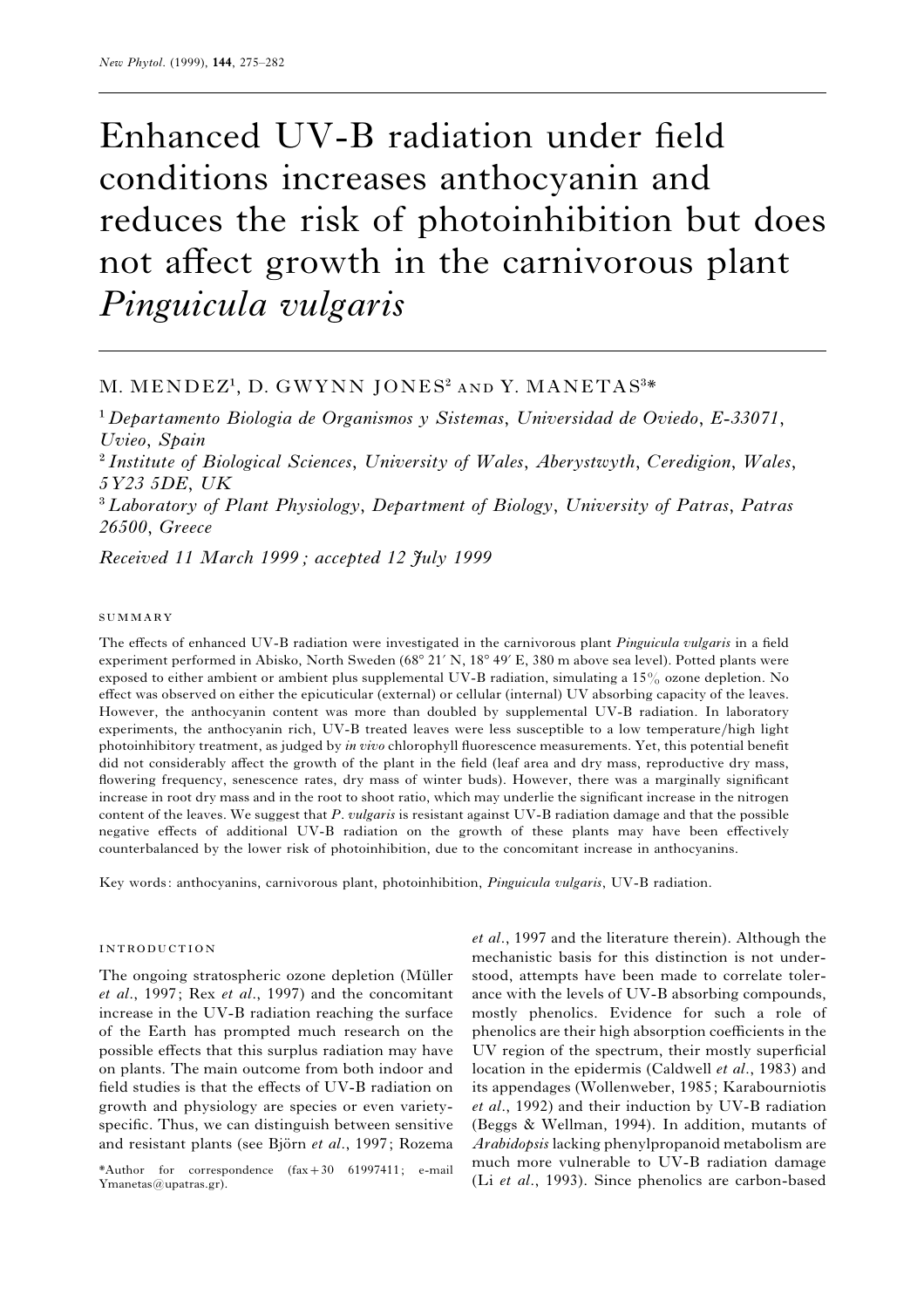secondary compounds, their concentrations should also depend on the competition for the allocation of photosynthetically fixed carbon to growth or defence (Herms & Mattson, 1992). Therefore, a variety of environmental factors which affect growth and/or photosynthesis, may indirectly affect phenolic levels as well. Thus water, nutrient and light availability have been reported as important determinants of a plant's phenolic levels (Waterman & Mole, 1994). Apart from their role in protection against UV-B radiation, phenolics are also considered as potent anti-herbivores (Dakora, 1995).

Carnivorous plants are exceptional in their nutrition physiology. Carbon can be autotrophically fixed through photosynthesis, yet their photosynthetic rates are extremely low compared with other growth forms (Mendez & Karlsson, 1999). Although nitrogen and phosphorus can be obtained from the usually under-developed root system, prey capture covers a considerable part of nitrogen and phosphorus requirements (Adamec, 1997) leading to increases in growth and/or reproduction (Karlsson & Pate, 1992). Concerning the possible effects of enhanced UV-B radiation, one may speculate that carnivorous species are particularly attractive as test plants for various reasons. Apart from the direct effects on the plant *per se*, UV-B radiation may affect prey behaviour and, accordingly, the plant's nutrient levels. Altered nutrient levels may affect phenolic production i.e. the UV-B absorbing capacity of the plant and, therefore, its tolerance to UV-B radiation. We have therefore studied the effects of enhanced UV-B radiation on *Pinguicula vulgaris*. Our test plant has two additional advantages. It is widespread in the subarctic environment, where considerable ozone depletion is occurring (Müller *et al.*, 1997) and occupies open disturbed habitats (Hulten, 1960), being exposed to natural UV-B radiation. To the best of our knowledge this is the first UV-B radiation study with a carnivorous plant.

#### MATERIALS AND METHODS

### *Plant material*, *study site and growth conditions*

*Pinguicula vulgaris* L. (Lentibulariaceae) is a perennial, herbaceous, carnivorous plant with sticky leaves arranged in a rosette on the ground. Leaves and roots are annual and the plant overwinters as a winter bud, from which new leaves and roots sprout in the beginning of the growing season.

The present study was carried out during summer, 1998, at the Abisko Scientific Research station, northern Sweden ( $68^{\circ}$  21' N,  $18^{\circ}$  49' E, 380 m above sea level), where *P*. *vulgaris* abounds in a range of habitats from poor mires to rich mineral soils. During early June, 180 apparently similar plants, which were just starting to grow and having three

small leaves, were carefully excavated from their natural habitat (a roadside with sparse plant cover) and put in 0.5 l plastic pots filled with peat. The pots were arranged in eight plastic trays (22–24 pots per tray) and the trays distributed into eight field experimental plots (four UV-B and four controls). The plants were watered 4–5 times per week in order to keep a permanent layer of water in the trays.

Enhanced UV-B radiation was supplied from metal frames  $(2.5 \times 1.3 \times 1.5 \text{ m high})$  each with six fluorescent lamps (Q-Panel UV-B 313, Cleveland OH, USA) as previously described (Johanson *et al*., 1995a). In particular, the middle 70 cm of the two central lamps in each frame was covered with aluminum foil to give an even radiation distribution at plant height. Lamps were pre-burnt for 100 h before field use to achieve a stable output. Control frames had an identical design but the window glass excluded all UV-B emission from the lamps. In UV-B frames, a UV-transmitting Plexiglas (Rohm GmbH, Darmstadt, Germany) holding a cellulose diacetate filter (0.13 mm, Courtaulds, Derby, UK) excluded UV-C but permitted UV-B radiation to reach the plants. Cellulose diacetate filters were presolarized before use and changed after 50 h of irradiation. All plots received natural UV-B radiation and shading by the frames was minimal. Separate timers were used to control three UV-B lamps per frame ensuring a stepwise 'square wave' increase and decrease of additional UV-B radiation, centered at solar noon. The daily exposure time was changed every second week to follow the seasonal change in natural UV-B radiation over Abisko. Spectral irradiance at plant height was measured with an Optronic 742 spectroradiometer (Orlando, FL, USA) interfaced with a Hewlett Packard 85 computer. The absolute spectral irradiance was weighted with the generalized plant action spectrum normalized at 300 nm (Caldwell, 1971) and used in conjunction with the computer program of Björn  $\&$ Murphy (1985) in order to calculate the duration that the lamps should be on each day. Calculations were based on a 15% ozone depletion scenario over Abisko under clear sky. Apparently, the anticipated ozone depletion should be higher when cloud cover is taken into account (Johanson *et al*., 1995b). Meteorological data were provided by the Abisco weather station.

#### *Measurements*

Leaf area was measured with a Delta-T (Cambridge,UK) digital image analysis system. For biomass and nutrient allocation, plants were divided into leaves, roots and reproductive structures. Dry mass to the nearest 0.1 mg was obtained after ovendrying at 70°C for a week. For nitrogen and phosphorus contents, the plant material was digested with sulphuric acid and analysed in an automatic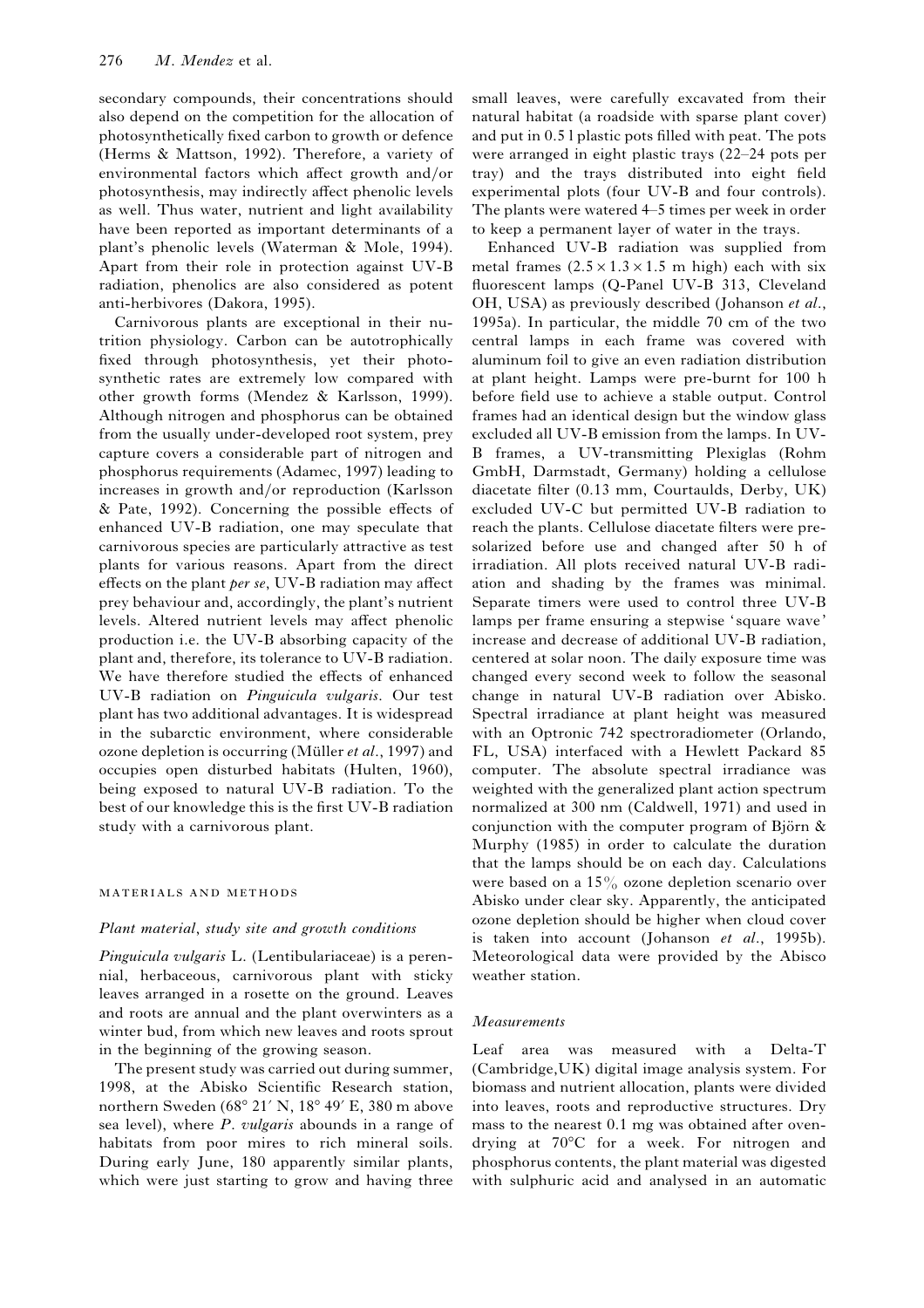flow analysis system (FIA-Star 5012 Analyzer, Tecator, Hoganas, Sweden).

Epicuticular (external) UV-B absorbing compounds were obtained by immersing the detached leaves for 3 min in chloroform according to Vogt *et al*. (1991). Preliminary trials showed that 3 min was sufficient to obtain all external UV-B absorbing capacity without extracting internal compounds (data not shown). It was also shown in separate trials that leakage from the cut petiole and the captured insects did not contribute to the extracted absorbance both in the UV and visible region of the spectrum (data not shown). The chloroform was allowed to evaporate over night at 40°C and the residue was redissolved in pure methanol. For total (both external and internal) phenolics, the leaves were put in boiling methanol/water/HCl  $(80:19:1 \text{ v}/\text{v}/\text{v})$  for 5 min according to Day *et al*. (1994). UV-B absorbing capacity was assessed spectrophotometrically after appropriate dilution of the cleared extracts. The relative amounts of anthocyanins were estimated from the absorbance of the same extracts in the visible part of the spectrum (peak absorbance at 531.6 nm) after applying a correction factor for the contribution of chlorophyllous pigments at this wavelength (Lindoo & Caldwell, 1978). In all cases a Shimadzu UV-160A recording spectrophotometer was used.

*In vivo* chl fluorescence was recorded with a PAM 2000 portable fluorometer (Walz, Effeltrich, Germany) connected to a Poquet PC (Poquet Computer Corp., Santa Clara, CA, USA) equipped with DA-2000 software (Walz). The leaves were predarkened for 25 min after which the ratio of variable (Fv) to maximum (Fm) fluorescence was measured. Fv}Fm is a measure of the potential photochemical efficiency of photosystem II (PSII) (Butler & Kitajima, 1975) and it can be linearly correlated to the photon yield of photosynthetic oxygen evolution (Adams *et al*., 1990).

#### *Photoinhibitory treatment*

The leaves were detached from the plant during early morning and Fv/Fm was measured after a dark period of 25 min at room temperatures. They were subsequently put into temperature regulated cuvettes on top of moistened filter paper. The cylindrical cuvettes were made of brass (volume 200  $cm<sup>3</sup>$ ), their top was covered with bayonet-mount perspex lids fitted with O-rings and all metal surfaces were plated with nickel. Six cuvettes (with six leaves per cuvette) were mounted together on a heat exchanger heated by resistance rods and cooled with Peltier elements. During the experiment, the leaves were rotated between the cuvettes every hour. Outdoor ambient air (350–360 ppm  $CO<sub>2</sub>$ ) was Outdoor ambient air (350–360 ppm  $CO_2$ ) was<br>circulated in the cuvettes at a flow rate of 12 l h<sup>-1</sup>. The air inside the cuvettes was mixed with a fan and the temperature was monitored with thermocouples placed immediately under the leaves. The temperature during the experiment was maintained at 4.8  $\pm$ 1.0°C. Photosynthetically active radiation (Li Cor, Li-190S quantum sensor) at leaf level was either 1000 (high light) or 4.5 (low light) µmol  $m^{-2}s^{-1}$ (Kodak Wratten ND grey filters). Light was provided with an Osram HQI-TS 400W metal halogen lamp. At various time intervals the leaves were removed from the cuvettes, maintained in the dark at room temperature for 25 min and their  $Fv/Fm$  was measured. Thus, the photoinhibitory treatment consisted of leaves at high light/low temperature, while the leaves at low light/low temperature were used as controls.

#### *Sampling and statistics*

At the specified dates, the indicated number of plants was randomly selected from each plot for analysis. For UV-B absorbing capacity, anthocyanins, nitrogen and phosphorus, the leaves from each individual plant were pooled. Chlorophyll fluorescence was measured on three leaves per plant and the mean value was considered representative for that plant.

Differences between treatments were analysed using nested ANOVA type II (Sokal & Rohlf, 1981). This statistical procedure was chosen to minimize the potential influence of differences between trays within treatments, since trays were not rotated between plots during the study. Normality (Kolmogorov-Smirnov test) and homoscedasticity (Bartlett test) of variables studied were tested before analyses. When required, logarithmic transformations were applied to achieve homoscedasticity. When homoscedasticity could not be achieved by means of logarithmic or square-root transformations, analyses were performed using ranks (Potvin & Roff, 1993). All statistical analyses were performed using SPSS 4.0, using Type III square sums because of unbalanced sample sizes in some of the analyses.

## RESULTS

Table 1 shows that supplemental UV-B radiation had no effect on leaf area and on the total aboveground biomass measured during the mid-growing period, nor on the dry mass of the over-wintering buds, measured after the senescence of plants. Flowering frequency was also unaffected. Furthermore, the allocation of the above-ground dry mass to assimilative (leaves) and reproductive functions was similar in the control and UV-B treated plants. However, there was a trend towards increased root dry mass, and for a decrease in the shoot/root ratio under supplemental UV-B radiation.

Table 2 shows a small  $(16.1\%)$  positive UV-B radiation effect on leaf nitrogen and a corresponding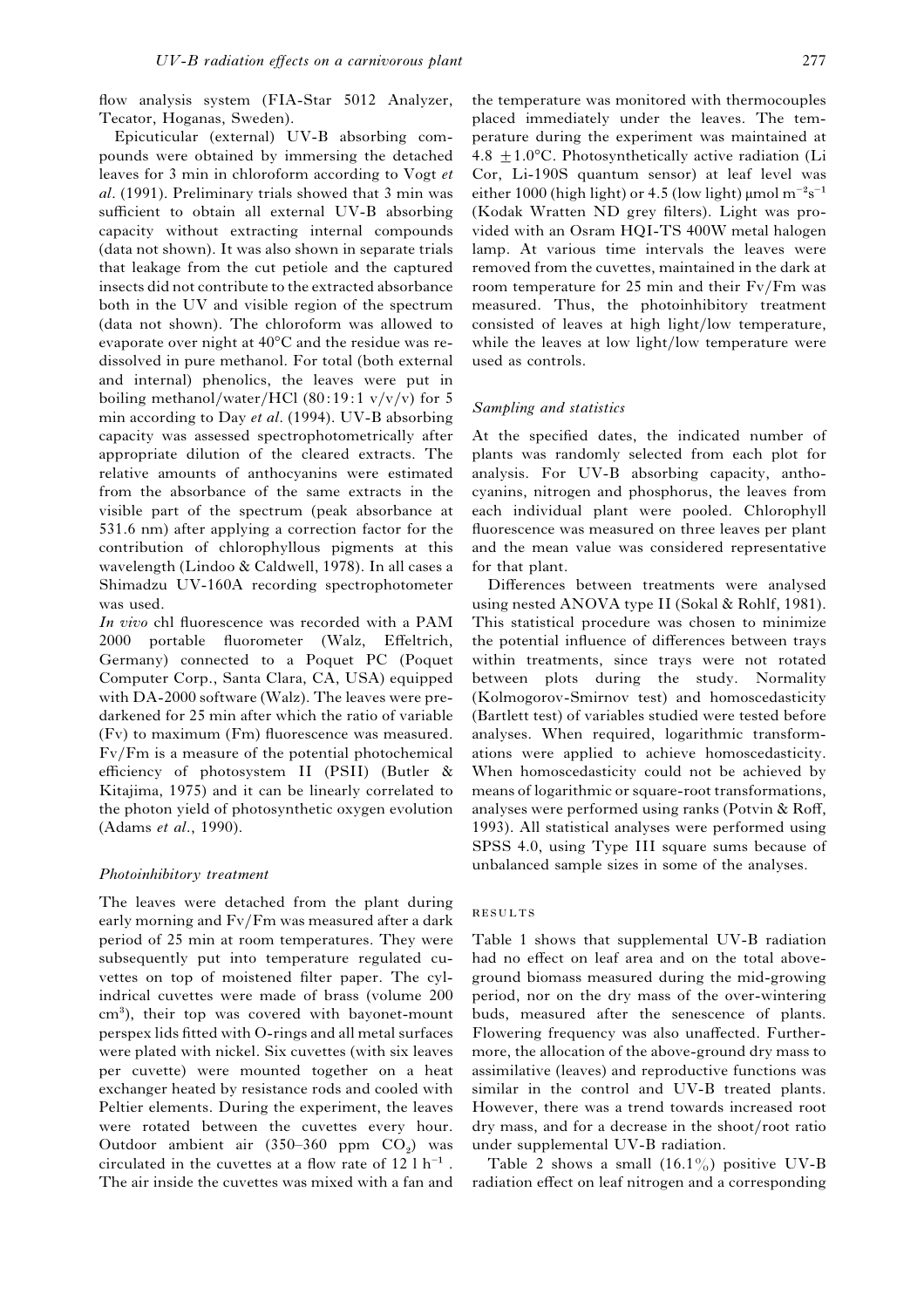| Variable                                | Control             | UV-B                |         | $\%$ change Trays (within treatment)                       | Treatments                              |  |
|-----------------------------------------|---------------------|---------------------|---------|------------------------------------------------------------|-----------------------------------------|--|
| Leaf area $\rm (cm^2)$                  | $5.9 \pm 1.6$ (32)  | $5.2 \pm 1.8$ (32)  | $-11.3$ | $F_{6.56} = 2.44$ $P = 0.036$ $F_{1.6} = 0.29$ $P = 0.611$ |                                         |  |
| Leaf $DM$ (mg)                          | $15.3 \pm 4.5$ (16) | $14.3 \pm 4.8$ (16) | $-6.5$  | $F_{8.24} = 1.85$ $P = 0.132$ $F_{1.6} = 0.20$ $P = 0.669$ |                                         |  |
| Root $DM$ (mg)                          | $8.0 \pm 4.6$ (15)  | $12.3 + 5.6(16)$    | 53.8    | $F_{6.23} = 0.94$ $P = 0.486$ $F_{1.6} = 4.93$ $P = 0.068$ |                                         |  |
| Shoot: root ratio                       | $2.4 + 1.2(15)$     | $1.3 + 0.9(16)$     | $-45.8$ | $F_{6.23} = 2.15$ $P = 0.086$ $F_{1.6} = 3.64$ $P = 0.105$ |                                         |  |
| Reproductive DM (mg) $9.6 \pm 1.3$ (13) |                     | $8.8 \pm 2.0$ (10)  | $-8.3$  | $F_{6,15} = 1.12$ $P = 0.339$ $F_{1,6} = 0.98$ $P = 0.361$ |                                         |  |
| Total DM (mg)                           | $31.2 \pm 7.7(15)$  | $32.2 \pm 8.7(16)$  | 3.2     | $F_{6.23} = 0.57$ $P = 0.747$ $F_{1.6} = 0.12$ $P = 0.742$ |                                         |  |
| Flower frequency                        | $76.7\%$ (90)       | $80\%$ (90)         | 4.3     |                                                            | $x^2$ test: $X_1^2 = 0.131$ $P = 0.718$ |  |
| Winter bud DM (mg)                      | $9.7 \pm 4.6$ (33)  | $10.8 \pm 6.1$ (33) | 11.3    | $F_{6.58} = 0.91$ $P = 0.496$ $F_{1.6} = 0.12$ $P = 0.413$ |                                         |  |

**Table 1.** *Mean* $\pm SD$  (*sample size*) *for several vegetative and reproductive variables of* Pinguicula vulgaris *grown under ambient or ambientsupplemental UV*-*B radiation*

Results of nested ANOVA for comparison between treatments are given in the last two columns. Flowering frequency refers to the whole growing period. Winter buds were measured after plant senescence (mid-September). All other variables were measured late July/early August, 1998.

**Table 2.** *Mean* $\pm SD$  (*sample size*) *for N and P* (*mg g*<sup>-1</sup>) *of various plant parts* 

| Variable       | Control             | UV-B                |         | $\%$ change Trays (within treatment)                        |  | Treatments    |
|----------------|---------------------|---------------------|---------|-------------------------------------------------------------|--|---------------|
| Leaf N         | $14.3 \pm 2.3$ (32) | $16.6 \pm 2.9$ (32) | 16.1    | $F^{6.56} = 1.05$ $P = 0.401$ $F_{1.6} = 4.19$              |  | $P = 0.013$   |
| Reproductive N | $16.7 + 2.2(25)$    | $18.1 \pm 2.2$ (21) | 8.4     | $F_{6.38} = 1.35$ $P = 0.259$ $F_{1.6} = 4.19$              |  | $P = 0.087$   |
| Winter bud N   | $22.4 + 3.9(33)$    | $20.6 + 5.3(32)$    | $-8.0$  | $F_{6.57} = 1.13$ $P = 0.359$ $F_{1.6} = 1.69$              |  | $P = 0.242$   |
| Leaf P         | $1.2 \pm 0.2$ (31)  | $1.2 \pm 0.4$ (32)  | 0.0     | $F_{6.56} = 1.20$ $P = 0.321$ $F_{1.6} = 0.44$              |  | $P = 0.5341$  |
| Reproductive P | $1.9 \pm 0.4$ (25)  | $1.6 \pm 0.3$ (21)  | $-15.8$ | $F_{6.38} = 1.28$ $P = 0.301^2$ $F_{1.6} = 4.74$            |  | $P = 0.072^2$ |
| Winter bud P   | $1.9 \pm 0.6$ (33)  | $2.5 \pm 1.2$ (32)  | 31.6    | $F_{6.57} = 1.01$ $P = 0.430$ <sup>1</sup> $F_{1.6} = 3.81$ |  | $P = 0.0991$  |

<sup>1</sup>Rank transformed for analysis.

<sup>2</sup>Log transformed for analysis.

Statistics and other details as in Table 1



**Fig. 1.** Absorbtion spectra (450–700 nm) of acidified methanol extracts of *Pinguicula vulgaris* leaves grown under ambient or ambient plus supplemental UV-B radiation. Data from a single, characteristic replication out of 16 (see Table 3). UV-B, dotted line; control, solid line. Absorbances in the 250–450 nm range are omitted, as no UV-B radiation effect was found. The peak at 660 nm apparently corresponds to pheophytins.

trend for reproductive nitrogen. These changes were abolished in the over-wintering bud. Concerning phosphorus, the negative trend observed in the reproductive plants was reversed in the overwintering structures.

Absorption spectra in the 250–700 nm spectral range of the epicuticular material in pure methanol had a single peak at *c*. 277 nm. This was also the main peak for the acidified methanol extracts of the whole leaf, where two additional maxima at *c*. 332 nm and 532 nm were also observed (data not shown). The latter maximum apparently belongs to anthocyanins. UV-B radiation had no effect on the position of the peaks. However, the absorbance corresponding to anthocyanins was more than doubled in the UV-B treated plants (Fig. 1, Table 3) while the absorbance in the UV spectral band was not changed (Table 3). In fact, plants under UV-B supplementation were more red and microscopic examination of leaf cross sections revealed that the red pigment was confined to the epidermal cells, mainly of the upper leaf surface.

Since anthocyanins absorb in the visible spectrum, we argued that their higher levels in the UV-B treated plants may attenuate photosynthetically active radiation reaching the mesophyll and, in this way, alleviate the risk of photoinhibition. Fig. 2 shows the results of a laboratory experiment designed to test this possibility.  $Fv/Fm$  values from leaves detached from the plant during early morning were comparatively low (*c*. 0.62–0.64) with no differences between control and UV-B treated plants. Low temperature at low light had no influence on  $Fv/Fm$  in both groups of plants.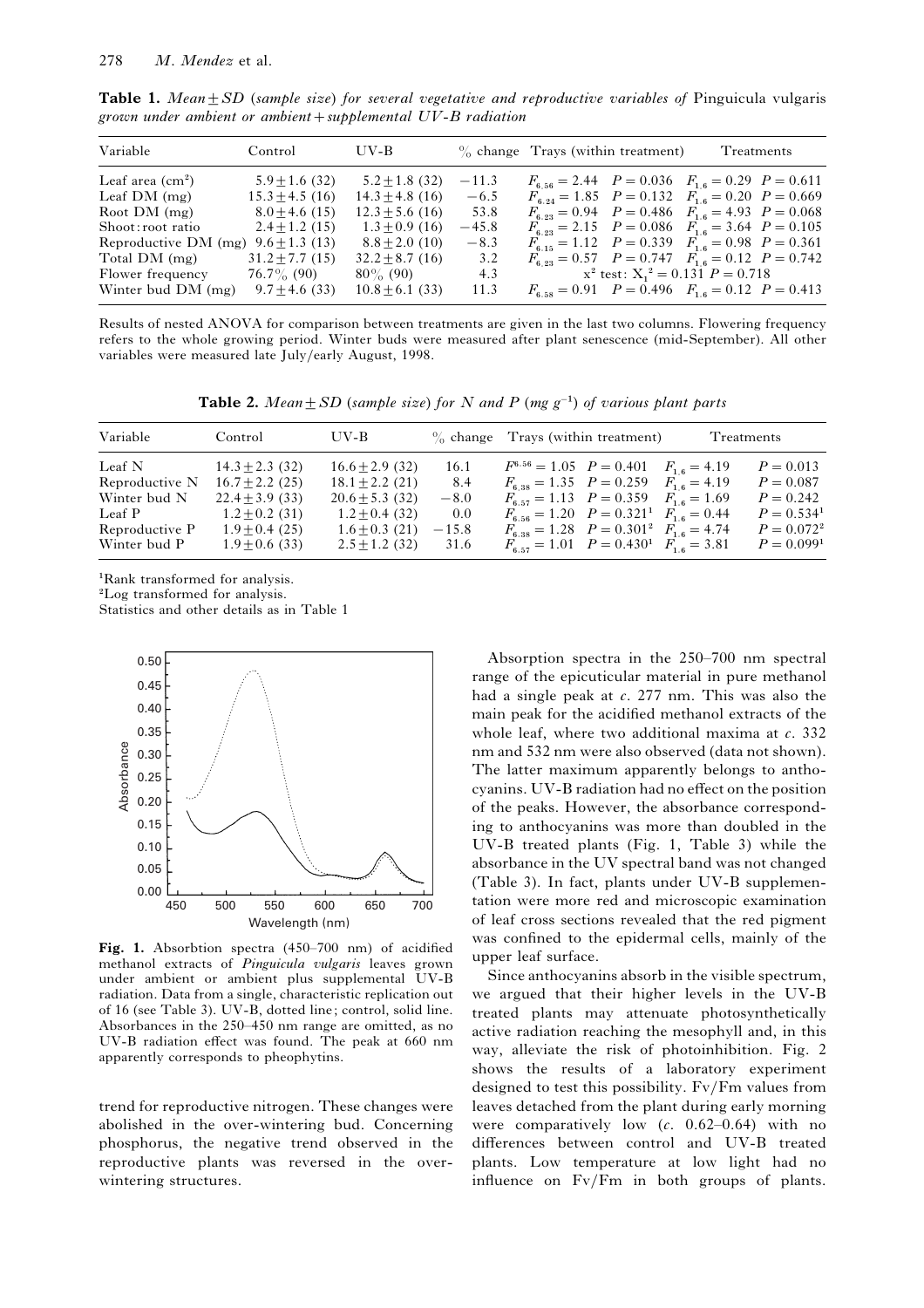| Wavelength (nm) Control     |                                 | UV-B                            |              | $\%$ change Trays (within treatment) |                                                                                                                                        | Treatments |                            |
|-----------------------------|---------------------------------|---------------------------------|--------------|--------------------------------------|----------------------------------------------------------------------------------------------------------------------------------------|------------|----------------------------|
| $277.4$ (external)<br>276.4 | $3.20 + 0.54$<br>$26.61 + 2.04$ | $3.36 + 0.66$<br>$27.70 + 3.07$ | 5.0<br>4.1   |                                      | $F_{6.24} = 2.07$ $P = 0.095$ $F_{1.6} = 0.35$<br>$F_{6.24} = 1.91$ $P = 0.121$ $F_{1.6} = 0.87$                                       |            | $P = 0.576$<br>$P = 0.387$ |
| 331.6<br>531.6              | $17.86 + 1.52$<br>$0.20 + 0.05$ | $19.32 + 2.12$<br>$0.44 + 0.19$ | 8.2<br>120.0 |                                      | $F_{6,24} = 1.33$ $P = 0.284$ $F_{1,6} = 3.98$ $P = 0.093$<br>$F_{6.24} = 1.40$ $P = 0.254$ $F_{1.6} = 18.14$ $P = 0.005$ <sup>1</sup> |            |                            |

**Table 3.** *Mean* + SD absorbances at the indicated wavelengths of extracts (see the Materials and Methods section) *of* Pinguicula vulgaris *leaves grown under ambient or ambientsupplemental UV*-*B radiation*

 $n=16$  in all cases. Measurements were performed at late July 1998. Statistics as in Table 1. 'External' denotes epicuticular extract. All other cases refer to a total leaf extract. Absorbances were normalized at 1 cm light path and 1 cm<sup>3</sup> of extract obtained from 1 cm<sup>2</sup> of leaf surface.

<sup>1</sup>Rank transformed for analysis.



Fig. 2. Fv/Fm of *Pinguicula vulgaris* leaves vs time at low temperature  $(4.8 \pm 1.0 \degree C)$  and high (1000 µmol  $m^{-2}$ s<sup>-1</sup>, open symbols) or low (4.5 µmol  $m^{-2}$ s<sup>-1</sup>, closed symbols) light in early August 1998. Squares, UV-B treated plants; circles, control plants. The photoinhibitory treatment lasted for 3h, after which  $Fv/Fm$  was allowed to recover in the dark at room temperatures. Values are means  $+$  SD from 16 or 8 plants as shown in the figure and described in the Materials and Methods section. For clarity, symbols at time 0 for low light have been slightly moved to the right. The asterisks (\* or \*\*) denote significant differences between control and UV-B treatments at  $P < 0.05$  or  $P < 0.001$ , respectively.

However, at low temperature and high light, there was a progressive reduction in photosystem II photochemical efficiency, which was less pronounced in the anthocyanin-rich UV-B treated plants. In subsequent darkness, recovery of Fv/Fm values was slow but complete within 24 h. The photon fluence rates and temperatures used in this laboratory photoinhibition experiment are realistic for Abisco, especially towards the end of the growing season. Fig. 3 shows that in a clear day at late August, photon fluence rates around noon (10–14 h) exceed 800 µmol m<sup>-2</sup> s<sup>-1</sup>, while air temperature varies between 5 and 9°C. Since the differences in the risk of photoinhibition could influence the longevity of the leaves and plants, we followed the senescence rates during the late summer period with decreasing temperatures (from 15 August and up to 19 September, when the first frost killed all leaves). Senescence rates did not differ between treatments either considering plant (G test:  $G5 = 0.321$ ,  $P =$ 0.997) or leaf  $(G5 = 0.778, P = 0.978)$  senescence (data not shown).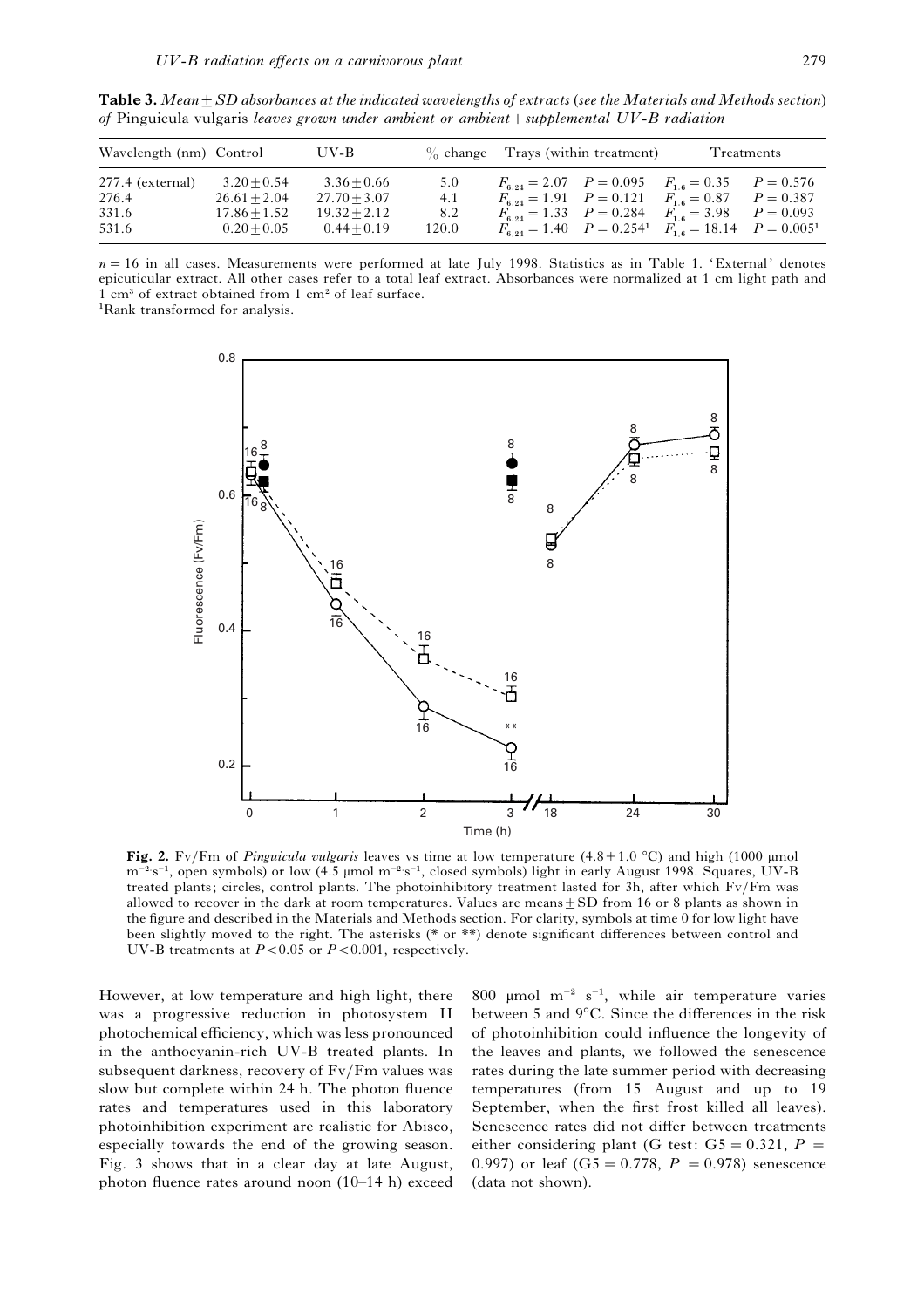

Fig. 3. Photon fluence rate (continuous line) and air temperature (broken line) vs time in the vicinity of the experimental plots on a clear day (August 30, 1998).

#### **DISCUSSION**

It is evident that *P*. *vulgaris* is resistant to UV-B radiation, at least to the mild doses used in this investigation. This may be due to the high UV-B absorbing capacity of its leaves. *Pinguicula vulgaris* is known to contain up to  $0.08\%$  (f. wt) benzoic acid (Banquis & Miriamanoff, 1970). This compound has peak absorbance at 225 nm and a secondary peak at 275 nm (Sodium salt, Sigma, in methanol: water: HCl 80:19:1  $v/v/v$ ) which may well account for the 276 nm peak observed in the present study. Supplemental UV-B radiation had no effect on the absorbance at 276 nm (apparently benzoic acid) nor at 332 nm (apparently flavonoids). Yet, a considerable increase was observed at 532 nm (Table 3, Fig. 1), indicating a differential acceleration in some terminal reaction(s) of anthocyanin formation. In laboratory experiments, simple phenolics, flavonoids and anthocyanins could be induced by UV-B radiation, although the corresponding photoreceptors might be different (Lindoo & Caldwell, 1978; Hashimoto *et al*., 1991; Brandt *et al*., 1995). Under field conditions however, with balanced visible/UV-A/UV-B radiation and mild UV-B supplementation, the anthocyanin content remained unaffected (Dillenburg *et al*., 1995). To the best of our knowledge, our investigation is the first to report a considerable UV-B induced increase in anthocyanins under field conditions.

Apart from their absorption in the visible spectrum, anthocyanins absorb also in the UV region of the spectrum (270–290 nm, see Markham, 1982). Therefore, they have been empirically implicated in UV-B protection of young leaves (Lee & Lowry, 1980). More recently Burger & Edwards (1996) provided experimental evidence that the anthocyanin-rich red varieties of *Coleus* were less damaged by UV-B radiation, compared to anthocyanin-less green varieties. In addition, Stapleton & Walbot (1994) showed that the DNA of maize varieties containing anthocyanins was better protected against UV-B radiation damage. However, Woodall & Stewart (1998) questioned the above on the basis that anthocyanins do not absorb appreciably in the UV-B (290–315 nm) spectral band, unless they are acylated with aromatic organic acids (Markham, 1982). In this case, their 270–290 nm UV peak is shifted to the UV-B region. However, this shift does not necessarily result in a considerable increase in their specific absorbance in the UV-B region of the spectrum (Woodall & Stewart, 1998). In anthocyanins, the UV and visible absorption coefficients are almost the same (Woodall & Stewart, 1998). Accordingly, if we assume that anthocyanins in *P*. *vulgaris* are indeed acylated, their normalized absorbance at 300 nm would be as low as 0.20 and 0.44 for the control and UV-B treated plants respectively (see Table 3). Since the corresponding total normalized absorbances at this wavelength are 13.83 and 14.67 (not shown but see Table 3 for values at adjacent wavelengths), the relative contribution of anthocyanins to UV-B attenuation would be  $1.4\%$ for the controls and  $3\%$  for the UV-B treated plants. We may therefore assume that the UV-B induced increase in anthocyanins of *P*. *vulgaris* can not afford significant protection against UV-B radiation damage since the absorbances of other co-occurring phenolics are much higher.

Absorption of visible light by epidermal anthocyanins could reduce the photosynthetically active radiation reaching the mesophyll and, accordingly, suppress the already low (Mendez & Karlsson,1999) photosynthetic rates of this plant. However, corresponding reductions in growth or reproduction were not observed. On the other hand, anthocyanins may protect against photoinhibition by visible radiation, as suggested by Gould *et al*. (1995) and Ntefidou & Manetas (1996). Although previous attempts to verify this hypothesis were negative (Burger & Edwards, 1996; Dodd *et al*., 1998), the results of the present investigation clearly showed that the anthocyanin-rich, UV-B treated leaves were less prone to photoinhibition imposed by high light and low temperature (Fig. 2). However, it is possible that the apparent correlation between high anthocyanin and lower photoinhibitory risk found in the present study could be coincidental, and that other processes induced by UV-B could be responsible for the increase in resistance to photoinhibitory stress. Regardless of this, the differences in the extent of photoinhibition observed in the laboratory did not result in corresponding changes in the above-ground biomass accumulation in the field, nor on dry mass of overwintering buds. In addition, the leaf and plant senescence rates measured during late season, where the slightly above zero temperatures could have enhanced the photoinhibitory risk, were the same in control and UV-B treated plants. Therefore, we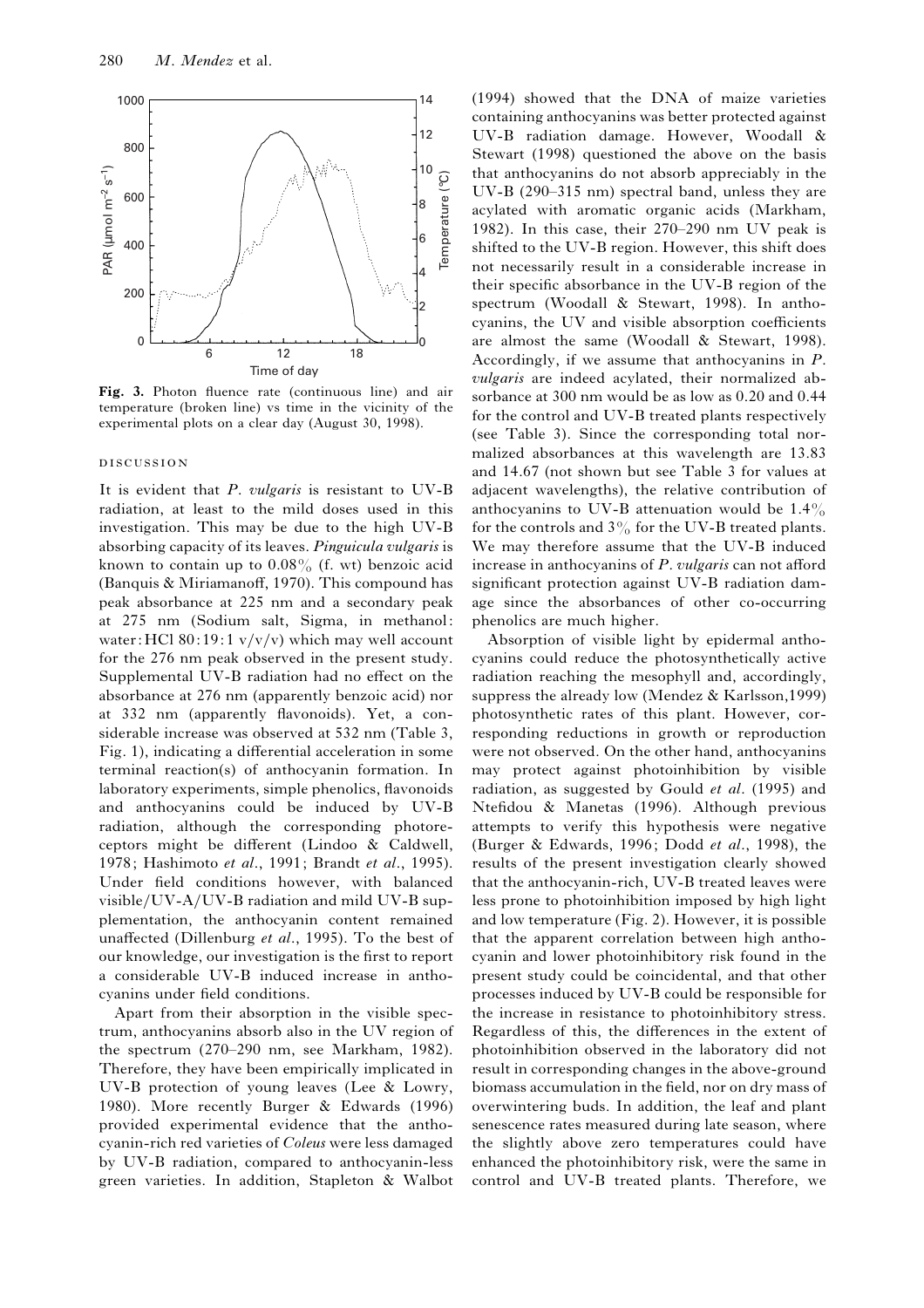have to accept either that the increase in anthocyanins was of no adaptive significance or that the lower photoinhibitory risk counterbalanced the possible negative effects of UV-B radiation. *In situ* fluorescence measurements and photosynthetic rates of control and UV-B treated plants could help to express an opinion on the above alternatives.

Anthocyanins could also be induced by nutrient (P and N) limitation (Gershenzon, 1983). If, for some reason, the insects avoid the UV-B frames (Stephanou *et al*., 1999), this could result in less prey capture and, accordingly, lower tissue nitrogen (Aldenius *et al*., 1983) and decreased reproductive effort (Thoren & Karlsson, 1998). However, these usual symptoms of prey absence were not observed in this investigation. Thus, flowering frequency and allocation of biomass to reproductive structures was not affected by UV-B radiation, at least at the short term scale investigated here. Furthermore, the nitrogen content of the leaves was improved under UV-B supplementation. Since prey capture was not measured in this study, we can not explain the increase in nitrogen. However, this can be correlated with the increased root mass under UV-B supplementation (Table 1).

In conclusion, this first study of the UV-B radiation effects on a carnivorous plant showed that *P*. *vulgaris* is very well equipped to cope with the ongoing increase of UV-B radiation reaching the surface of the earth. In addition, the preferential increase in leaf anthocyanins may be beneficial to this plant under certain environmental conditions.

### **ACKNOWLEDGEMENTS**

This study was partly funded by the Commission of the European Communities. We thank the staff of Abisko Experimental Station for excellent technical assistance and the director T. V. Callaghan for his kind hospitality. M.M. acknowledges P. S. Karlsson for sharing his large experience on carnivorous plants and Olga Saez for field assistance. M.M. was funded by a post-doctoral grant from the Plan Regional de Investigation del Principado de Asturias (Spain).

#### **REFERENCES**

- **Adamec L. 1997.** Mineral nutrition of carnivorous plants: a review. *Botanical Review* **63**: 273–299.
- **Adams III WW, Demmig-Adams B, Winter K, Schreiber U. 1990.** The ratio of variable to maximum chlorophyll fluorescence from photosystem II, measured in leaves at ambient temperatures and at 77K, as an indicator of the photon yield of photosynthesis. *Planta* **180**: 166–174.
- **Aldenius J, Carlsson B, Karlsson S. 1983.** Effects of insect trapping on growth and nitrogen content of *Pinguicula vulgaris* L. in relation to the nutrient content of the substrate. *New Phytologist* **93**: 53–59.
- **Banquis P, Miriamanoff A. 1970.** Observations d'ordres chimiques et ecologiques sur quelques especes indigenes du genre *Pinguicula*. *Pharmaceutica Acta Helvetica* **45**: 122–131.
- **Beggs CJ, Wellman E. 1994.** Photocontrol of flavonoid biosynthesis. In: Kendrick RE, Kronenberg GH, eds. *Photo*-

*morphogenesis in plants*. Dordrecht, The Netherlands: Kluwer Academic Publishers, 733–751.

- **Bjo\$rn LO, Callaghan TV, Johnsen I, Lee JA, Manetas Y, Paul ND, Sonesson M, Wellburn AR, Coop D, Heide-Jorgensen HS, Gehrke C, Gwynn-Jones D, Johanson U, Kyparissis A, Levizou E, Nikolopoulos D, Petropoulou Y, Stephanou M. 1997.** The effects of UV-B radiation on European heathland. *Plant Ecology* **128**: 252–264.
- **Bjo\$rn LO, Murphy TM. 1985.** Computer calculation of solar ultraviolet radiation at ground level. *Physiologie Végetale* 23: 555–561.
- **Brandt K, Giannini A, Lercari B. 1995.** Photomorphogenic responses to UV radiation III: a comparative study of UV-B effects on anthocyanin and flavonoid accumulation in wild-type and *aurea* mutant of tomato (*Lycopersicon esculentum* Mill.). *Photochemistry and Photobiology* **62**: 1081–1087.
- **Burger J, Edwards GE. 1996.** Photosynthetic efficiency and photodamage by UV and visible radiation, in red versus green leaf *Coleus* varieties. *Plant Cell Physiology* **37**: 395–399.
- **Butler WL, Kitajima M. 1975.** Fluorescence quenching in photosystem II of chloroplasts. *Biochimica Biophysica Acta* **376**: 116–125.
- **Caldwell MM. 1971.** Solar UV irradiation and growth and development of higher plants. In: Giese AC, ed. *Photophysiology*. New York, USA: Academic Press, Vol. 6, 131–177.
- **Caldwell MM, Robberecht R, Flint SD. 1983.** Internal filters: prospects for UV-acclimation in higher plants. *Physiologia Plantarum* **58**: 445–450.
- **Dakora FD. 1995.** Plant flavonoids: biological molecules for useful exploitation. *Australian Journal of Plant Physiology* **22**: 87–99.
- **Day TA, Howells BW, Rice WJ. 1994.** Ultraviolet absorption and epidermal transmittance spectra in foliage. *Physiologia Plantarum* **92**: 207–218.
- **Dillenburg LR, Sullivan JH, Teramura AH. 1995.** Leaf expansion and development of photosynthetic capacity and pigments in *Liquidambar styraciflua* (Hamamelidaceae) – effects of UV-B radiation. *American Journal of Botany* **82**: 878–885.
- **Dodd IC, Critchley C, Woodall GS, Stewart GR. 1998.** Photoinhibition in differently coloured juvenile leaves of *Syzygium* species. *Journal of Experimental Botany* **325**: 1437–1445.
- **Gershenzon I. 1983.** Changes in levels of plant secondary metabolites under water and nutrient stress. *Recent Advances in Phytochemistry* **18**: 273–320.
- **Gould KS, Kuhn DN, Lee DW, Oberbaker SF. 1995.** Why leaves are sometimes red. *Nature* **378**: 241–242.
- **Hashimoto T, Chizuko S, Yatsuhashi H. 1991.** Ultraviolet action spectra for the induction and inhibiton of anthocyanin synthesis in broom sorghum seedlings. *Journal of Photochemistry and Photobiology* B: Biology **11**: 353–363.
- **Herms DA, Mattson WJ. 1992.** The dilemma of plants: to grow or to defend. *Quarterly Review of Biology* **67**: 283–335.
- **Hulten E. 1960.** *Var svenska flora I farg*. Stockholm, Sweden: Esselte AB.
- **Johanson U, Gehrke C, Bjo\$rn LO, Callaghan TV, Sonesson M. 1995a.** The effects of enhanced UV-B radiation on a subarctic heath community. *Ambio* **24**: 106–111.
- **Johanson U, Gehrke C, Bjo\$rn LO, Callaghan TV. 1995b.** The effects of enhanced UV-B radiation on the growth of dwarf shrubs in a subarctic heathland. *Functional Ecology* **9**: 713–719.
- **Karabourniotis G, Papadopoulos K, Papamarkou M, Manetas Y. 1992.** Ultraviolet-B radiation absorbing capacity of leaf hairs. *Physiologia Plantarum* **86**: 414–418.
- **Karlsson PS, Pate JS. 1992.** Contrasting effects of supplementary feeding of insects or mineral nutrients on the growth and nitrogen and phosphorous economy of pygmy species of *Drosera*. *Oecologia* **92**: 8–13.
- **Lee DW, Lowry JB. 1980.** Young-leaf anthocyanin and solar ultraviolet. *Biotropica* **12**: 75–76.
- **Li J, Ou-Lee TM, Raba R, Amundson RG, Last RL. 1993.** *Arabidopsis* flavonoid mutants are hypersensitive to UV-B irradiation. *Plant Cell* **5**: 171–179.
- **Lindoo SJ, Caldwell MM. 1978.** Ultraviolet-B radiationinduced inhibition of leaf expansion and promotion of anthocyanin production. *Plant Physiology* **61**: 278–282.
- **Markham KR. 1982.** *Techniques of flavonoid identification*. London, UK: Academic Press.